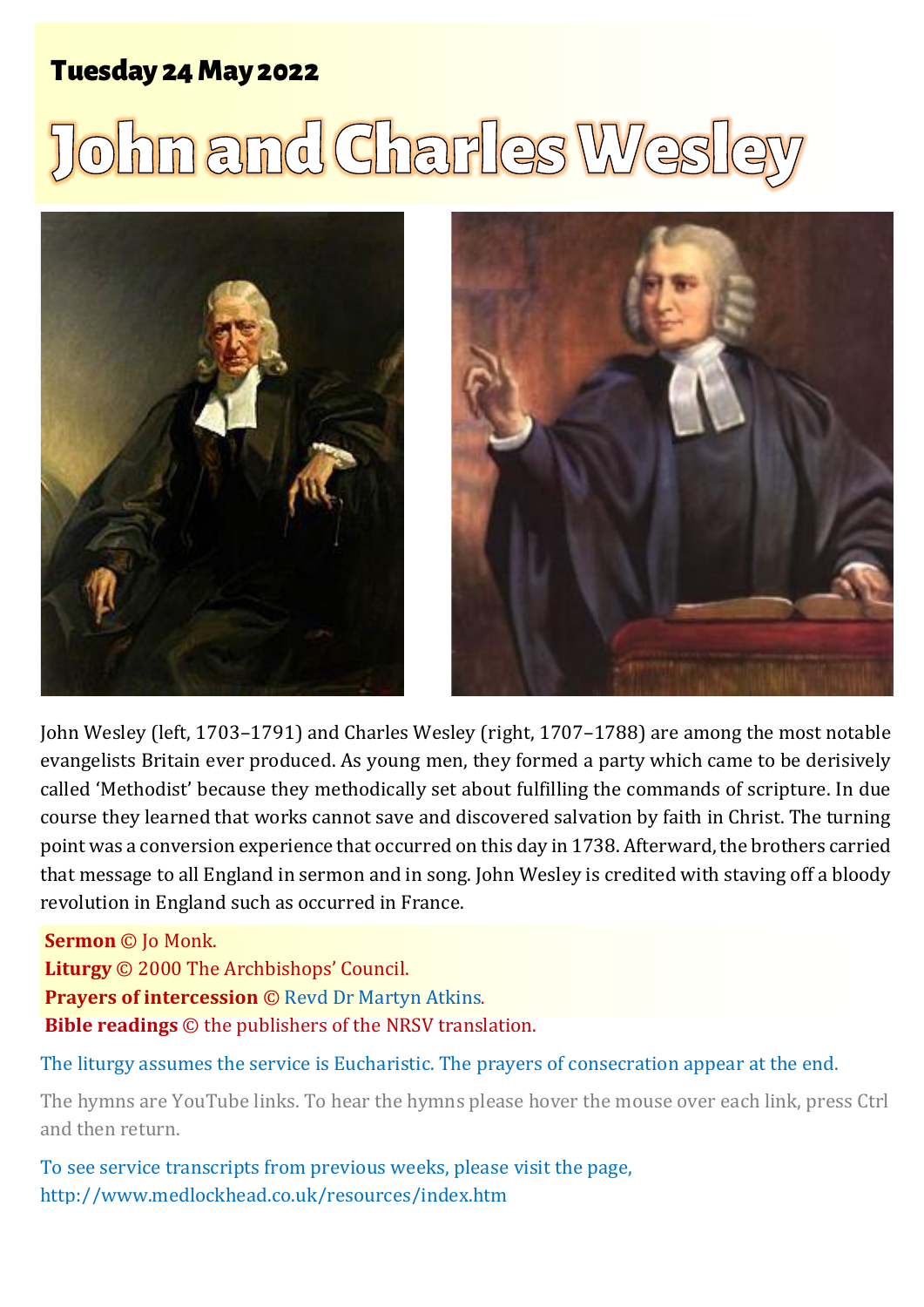# **Introduction and welcome**

HYMN 1 **[O for a thousand tongues](https://youtu.be/2e475ww32Jg)** (please click on this link to hear the hymn)

# **The Welcome**

In the name of the Father, and of the Son, and of the Holy Spirit

All **Amen.**

The Lord be with you

All **And also with you.**

# **The Preparation**

All **Almighty God,**

**to whom all hearts are open, all desires known, and from whom no secrets are hidden: cleanse the thoughts of our hearts by the inspiration of your Holy Spirit, that we may perfectly love you, and worthily magnify your holy name; through Christ our Lord. Amen.**

Our Lord Jesus Christ said:

The first commandment is this: 'Hear, O Israel, the Lord our God is the only Lord. You shall love the Lord your God with all your heart, with all your soul, with all your mind, and with all your strength.'

And the second is this: 'Love your neighbour as yourself.' There is no other commandment greater than these. On these two commandments hang all the law and the prophets.

#### All **Amen. Lord, have mercy.**

We run the race set before us, surrounded by a great cloud of witnesses. Therefore let us lay aside every weight, and the sin which clings so closely, bringing them to Jesus in penitence and faith.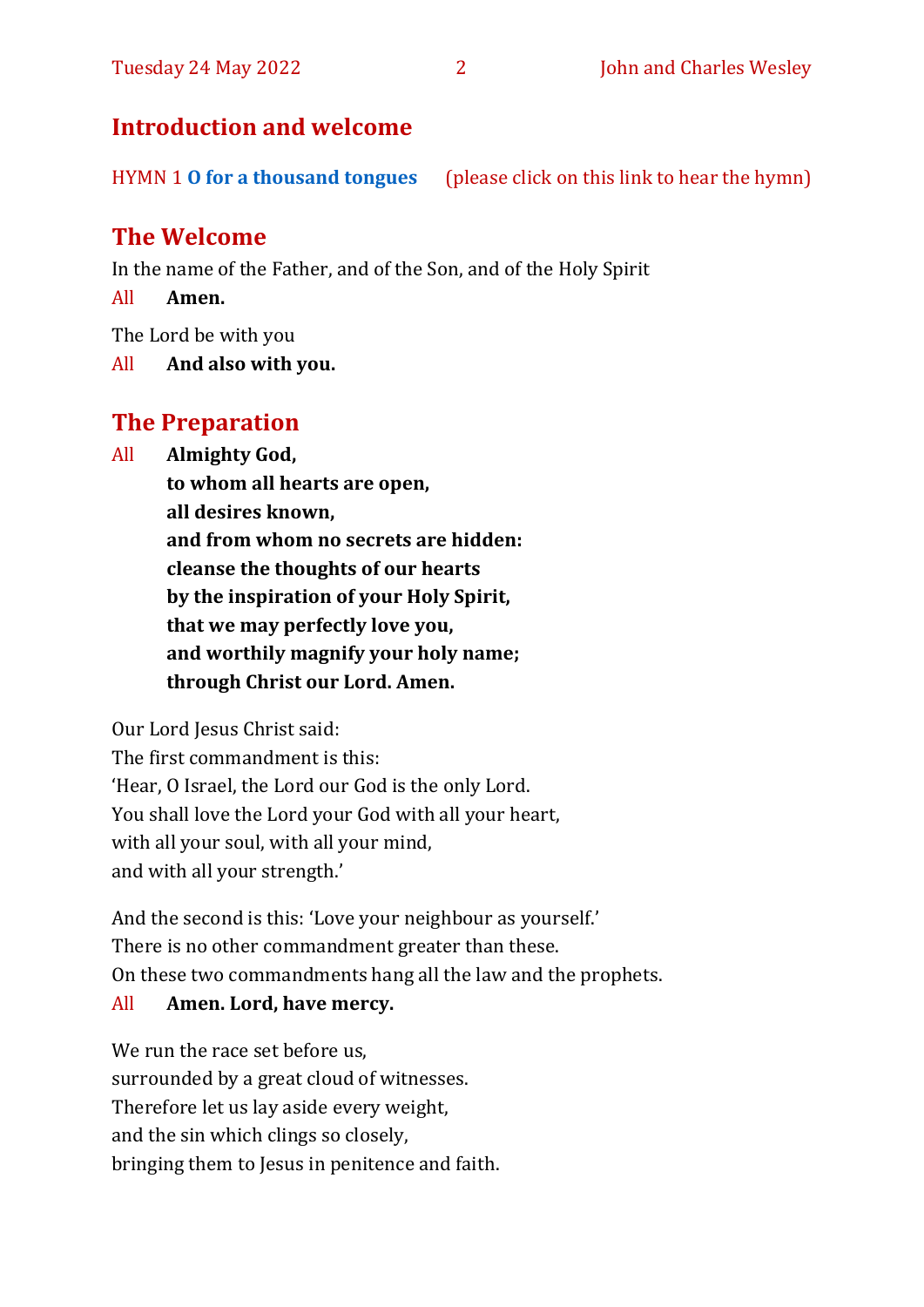All **Almighty God, our heavenly Father, we have sinned against you and against our neighbour in thought and word and deed, through negligence, through weakness, through our own deliberate fault. We are truly sorry and repent of all our sins. For the sake of your Son Jesus Christ, who died for us, forgive us all that is past and grant that we may serve you in newness of life to the glory of your name. Amen.**

Almighty God,

who forgives all who truly repent, have mercy upon you, pardon and deliver you from all your sins, confirm and strengthen you in all goodness, and keep you in life eternal; through Jesus Christ our Lord. All **Amen.**

# **The Gloria**

This Gloria is sung to the tune of 'Cwm Rhondda'. Click **[here](https://www.youtube.com/watch?v=l71MLQ22dIk)** for the tune.

All **Glory be to God in Heaven, Songs of joy and peace we bring, Thankful hearts and voices raising, To creation's Lord we sing. Lord we thank you, Lord we praise you, Glory be to God our King: Glory be to God our King. Lamb of God, who on our shoulders, Bore the load of this world's sin; Only Son of God the Father, You have brought us peace within. Lord, have mercy, Christ have mercy,**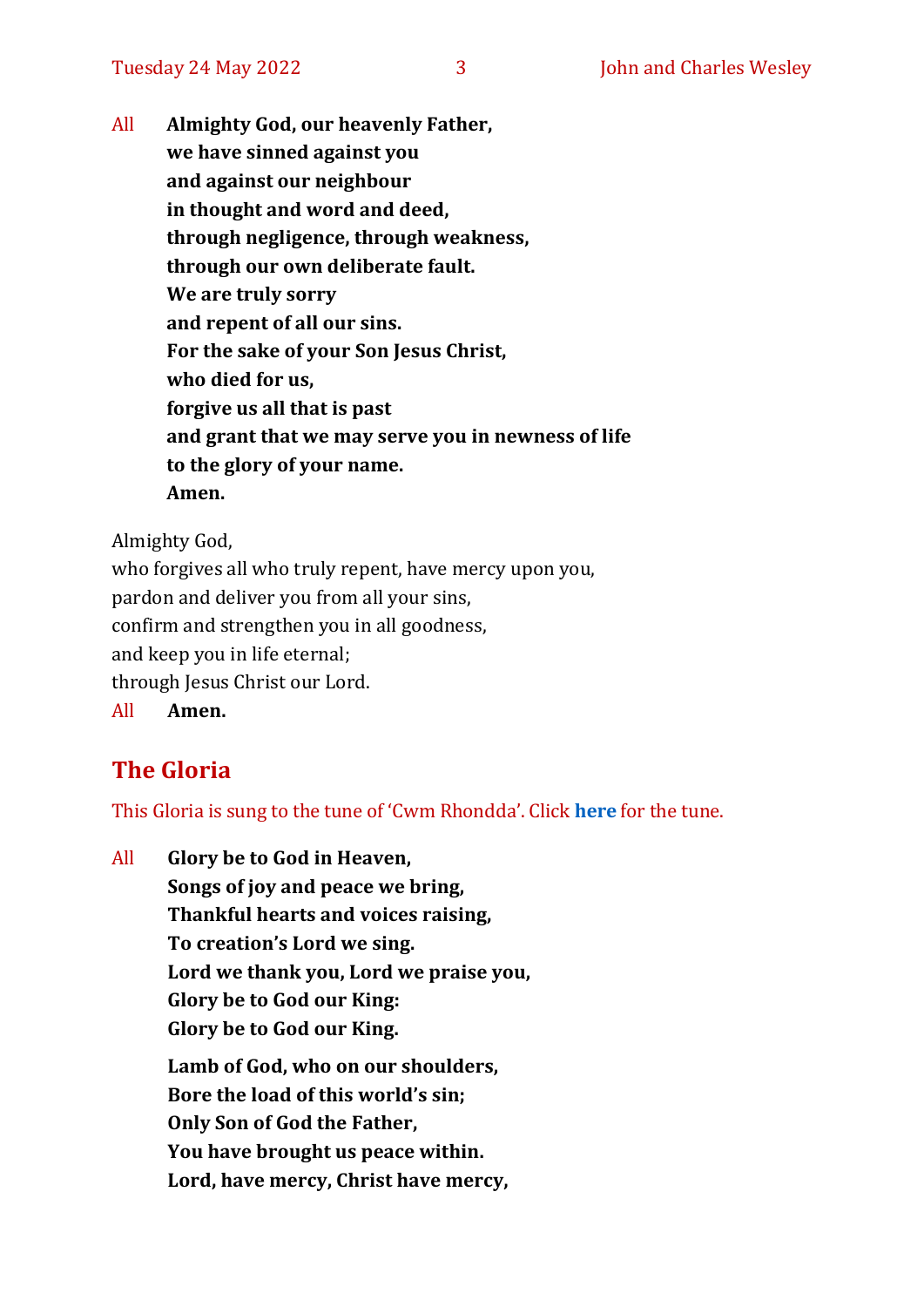**Now your glorious reign begin: Now your glorious reign begin.**

**You O Son of God are Holy, You we praise with one accord. None in heav'n or earth is like you, Only you are Christ the Lord. With the Father and the Spirit, Ever worshipped and adored: Ever worshipped and adored.**

# **The Collect for John and Charles Wesley**

Almighty God, in a time of great need you raised up your servants John and Charles Wesley, and by your Spirit inspired them to kindle a flame of sacred love which leaped and ran, an inextinguishable blaze. Grant that all those whose hearts have been warmed at these altar fires, being continually refreshed by your grace, may be so devoted to the increase of scriptural holiness throughout the land that in this our time of great need, your will may fully and effectively be done on earth as it is in heaven; through Jesus Christ our Lord.

All **Amen.**

# **First reading**

A reading from the book of Psalms

1 Out of the depths have I cried to you, O Lord; Lord, hear my voice; ♦

let your ears consider well the voice of my supplication.

2 If you, Lord, were to mark what is done amiss, ♦

O Lord, who could stand?

3 But there is forgiveness with you, ♦ so that you shall be feared.

4 I wait for the Lord; my soul waits for him;  $\triangleleft$ in his word is my hope.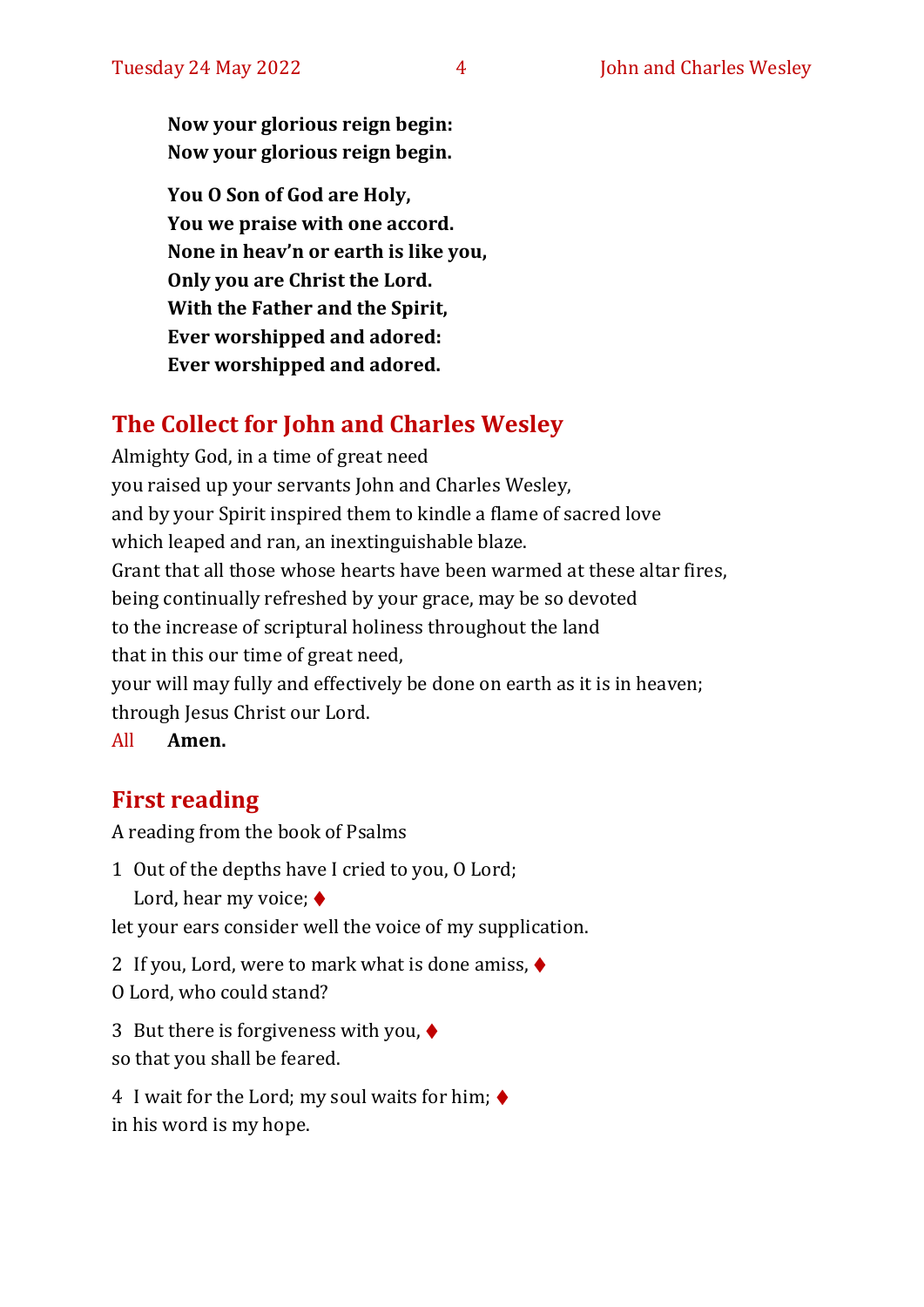5 My soul waits for the Lord, more than the night watch for the morning,  $\blacklozenge$ more than the night watch for the morning.

6 O Israel, wait for the Lord,  $\blacklozenge$ for with the Lord there is mercy;

7 With him is plenteous redemption  $\blacklozenge$ and he shall redeem Israel from all their sins. *Psalm 130*

This is the Word of the Lord

All **Thanks be to God.**

# **Second reading**

A reading from the Second Letter of St Peter

[God] has given us, through these things, his precious and very great promises, so that through them you may escape from the corruption that is in the world because of lust, and may become participants in the divine nature. *2 Peter 1:4*

This is the Word of the Lord

All **Thanks be to God.**

HYMN 2 **[In Christ alone](https://youtu.be/rn9-UNer6MQ)** (please click on this link to hear the hymn)

# **Gospel reading**

Jesus said to the disciples, 'Go into all the world and proclaim the good news to the whole creation.'

Hear the Gospel of our Lord Jesus Christ according to Mark

#### All **Glory to you O Lord.**

One of the scribes came near and heard them disputing with one another, and seeing that he answered them well, he asked [Jesus], 'Which commandment is the first of all?' Jesus answered, 'The first is, "Hear, O Israel: the Lord our God, the Lord is one; you shall love the Lord your God with all your heart, and with all your soul, and with all your mind, and with all your strength." The second is this, "You shall love your neighbour as yourself." There is no other commandment greater than these.'

Then the scribe said to him, 'You are right, Teacher; you have truly said that "he is one, and besides him there is no other"; and "to love him with all the heart, and with all the understanding, and with all the strength", and "to love one's neighbour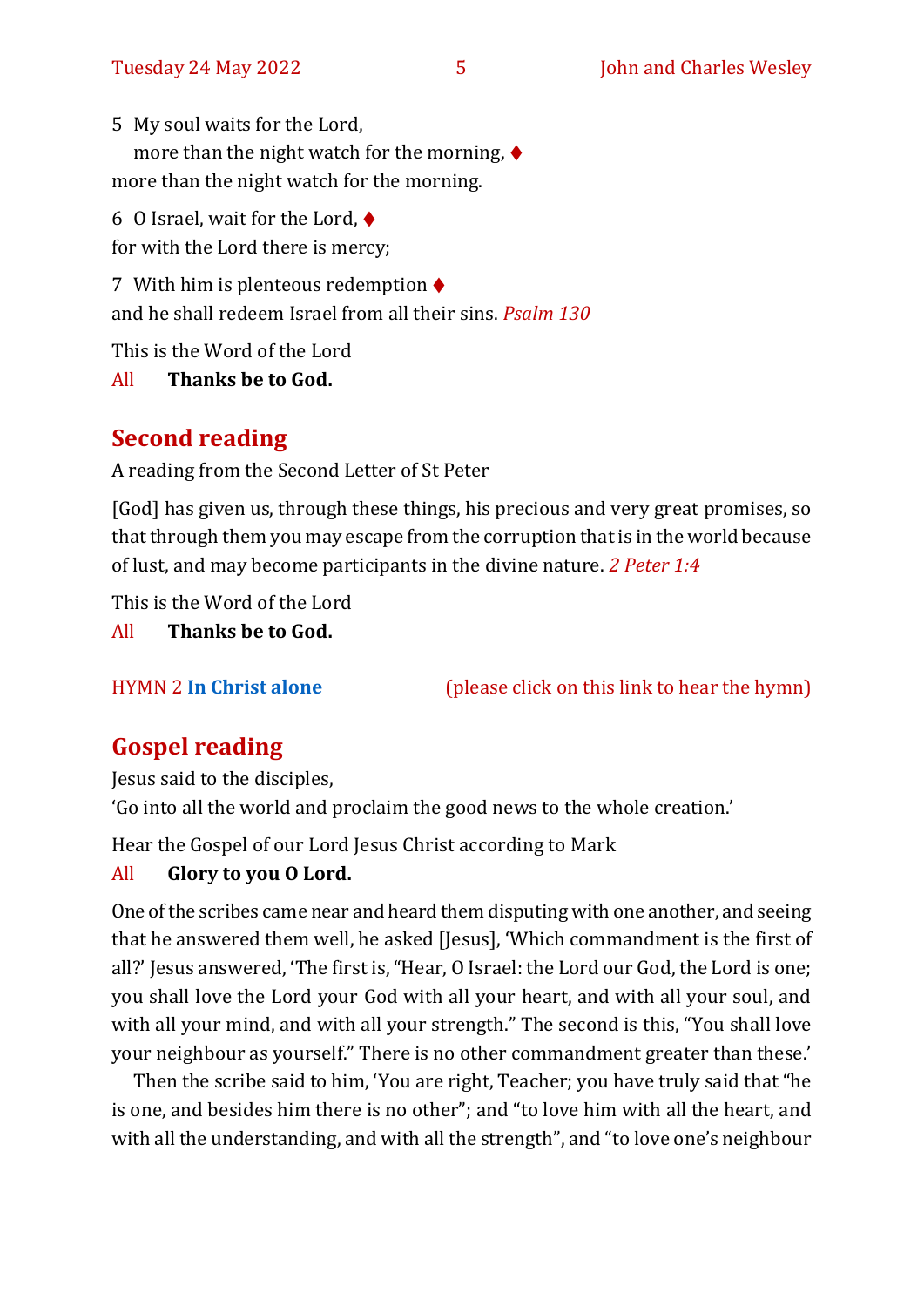as oneself",—this is much more important than all whole burnt-offerings and sacrifices.' When Jesus saw that he answered wisely, he said to him, 'You are not far from the kingdom of God.' *Mark 12:28 –34a*

This is the Gospel of the Lord

#### All **Praise to you O Christ.**

#### **Sermon**

John Wesley started out as an Anglican priest, but later went on to found the Methodist Movement. The moment he identified as his conversion came on 28 May 1738, when he was at a Moravian service. He has been feeling unhappy and unfulfilled for some time and even going to church had become a chore. This is how he described the moment when that changed:

In the evening I went very unwillingly to a society in Aldersgate Street, where one was reading Luther's Preface to the Epistle to the Romans. About a quarter before nine, while he was describing the change which God works in the heart through faith in Christ, I felt my heart strangely warmed. I felt I did trust in Christ, Christ alone for salvation, and an assurance was given me that he had taken away my sins, even mine, and saved me from the law of sin and death.

From then on, Wesley preached a message of personal salvation by faith, focusing on the fact that God's grace is a free gift and is given to all of us.

It's interesting that Wesley had been a priest for some years before he had this personal experience of God's love. Maybe some of us identify with that: we may have been church—goers all our lives, we may have heard hundreds of sermons and sung hundreds of hymns, but until that moment when God touches us personally, our faith comes at second hand. We believe it because we have been told to, not because it has penetrated our hearts.

For some of us, that moment of conversion is dramatic. St Paul experienced a flash of light from heaven that knocked him to the ground and blinded him for several days on the road to Damascus (Acts 9:1–19). But most of us—perhaps fortunately—don't experience anything so dramatic. Faith may come to us as a 'still, small voice of calm' (1 Kings 19:11–13). Our hearts are 'strangely warmed', and we simply understand, without intellectual acrobatics, that God loves us and that his grace is free for all of us.

These moments of awareness of God's grace don't come all the time: they are there to keep us going when things are tough and to remind us of the heaven which is our goal.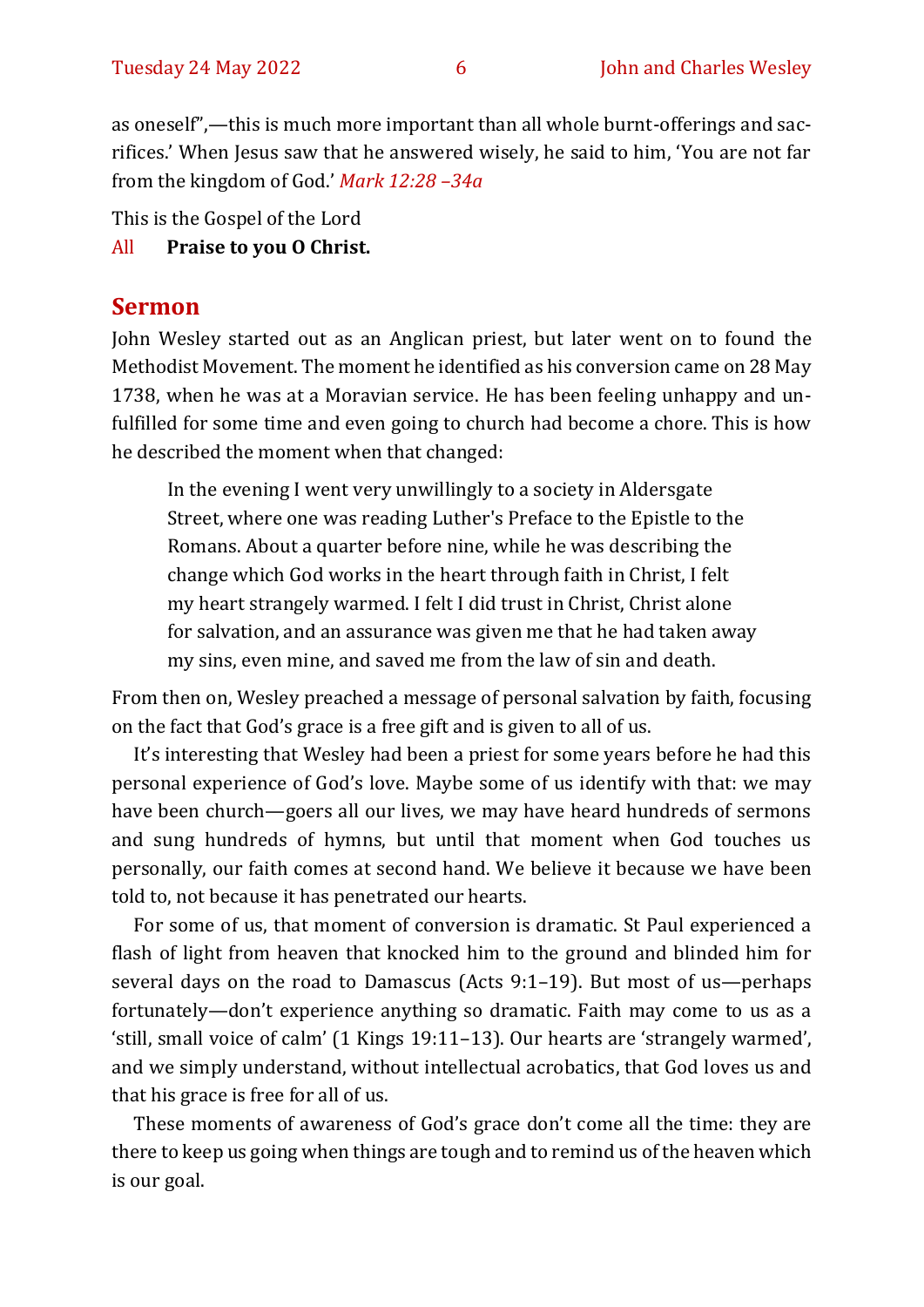They are often to be found in the small things: the joy of a baby's antics, the colour of a beautiful flower, a sunset, a card from someone who loves us, laughter with friends. We need to look out for them and recognise them for what they are, and use them to feed our faith and keep us enduring until the end.

R.S. Thomas' poem *The Bright Field* sums it up beautifully, so here it is:

I have seen the sun break through to illuminate a small field for a while, and gone my way and forgotten it. But that was the pearl of great price, the one field that had treasure in it. I realise now that I must give all that I have to possess it. Life is not hurrying on to a receding future, nor hankering after an imagined past. It is the turning aside like Moses to the miracle of the lit bush, to a brightness that seemed as transitory as your youth once, but is the eternity that awaits you.

# **The Creed**

Do you believe and trust in God the Father, the source of all being and life, the one for whom we exist?

#### All **We believe and trust in him.**

Do you believe and trust in God the Son, who took our human nature, died for us and rose again?

#### All **We believe and trust in him.**

Do you believe and trust in God the Holy Spirit, who gives life to the people of God and makes Christ known in the world?

# All **We believe and trust in him.**

This is the faith of the Church.

All **This is our faith. We believe and trust in one God, Father, Son and Holy Spirit. Amen.**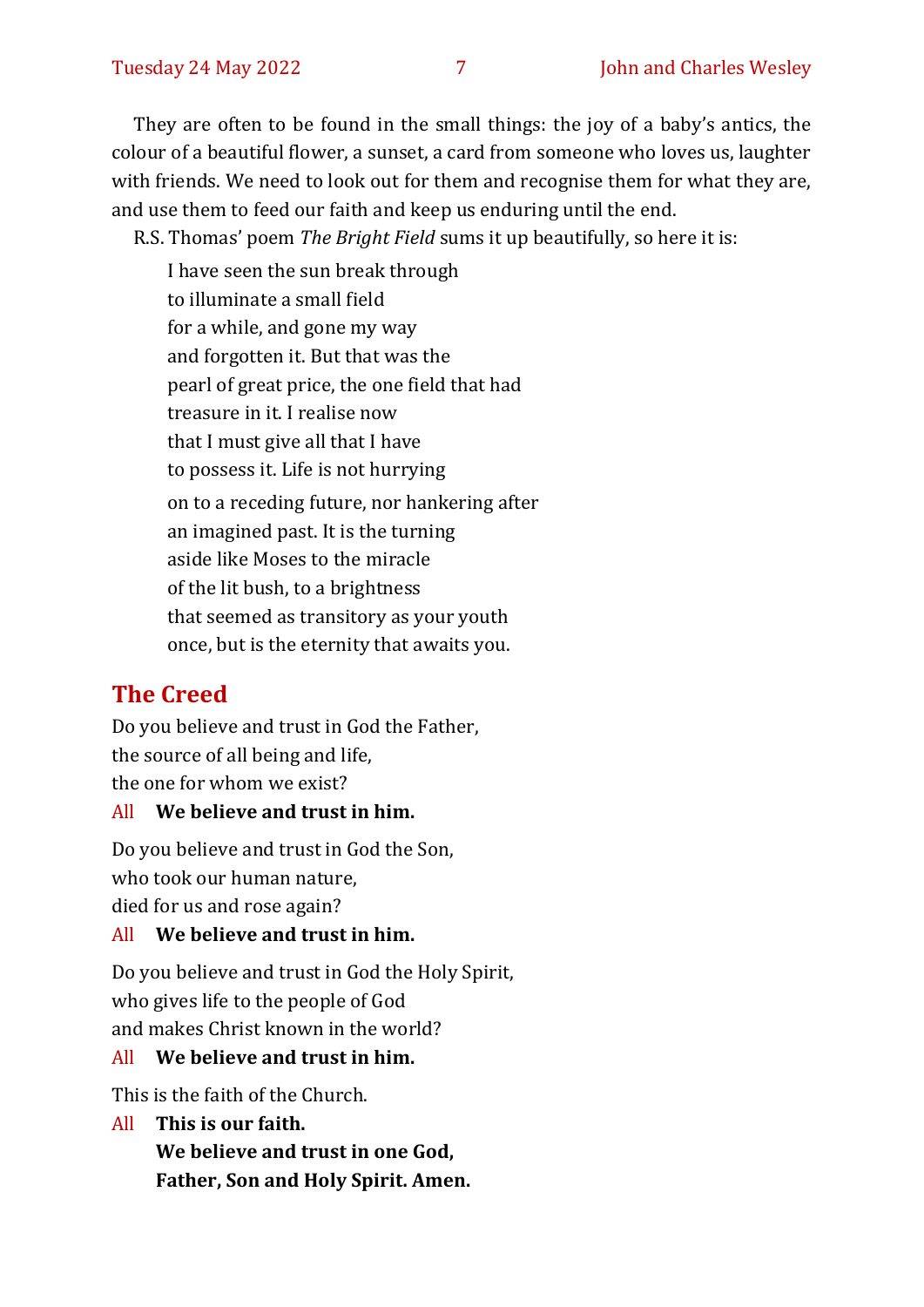# **Prayers of intercession**

Resourceful Holy Spirit of God, We thank you for your servants, John and Charles Wesley.

That you fuelled their zeal and tempered it with divine grace; brought them through dark times, enlightened and renewed.

That you warmed their needy hearts, assured and shaped them by your active holiness. That through their willingness, you worked out Your purposes of hope, mercy, and justice.

Somewhat daunted, we stand today in their footsteps. In a world of new challenges and old needs, in a time like no other.

But undaunted, we humbly ask you to do in us, what you did in and through them.

## All **Merciful Father, accept these prayers for the sake of your Son, our Saviour Jesus Christ.**

We pray for those know to us who are in need of any kind. We pray that they will know the blessing of your presence. We pray that their hearts, too, will be warmed by your love and the knowledge that you will never leave them or forsake them

# All **Merciful Father, accept these prayers for the sake of your Son, our Saviour Jesus Christ.**

We pray for those who have passed from this life to the next.

We remember before you those who are mourning the loss of a loved one and we pray for your healing in their grief.

May those who have died rest in peace and rise in glory.

### All **Merciful Father, accept these prayers for the sake of your Son, our Saviour Jesus Christ. Amen.**

Merciful Father,

All **accept these prayers for the sake of your Son, our Saviour Jesus Christ. Amen.**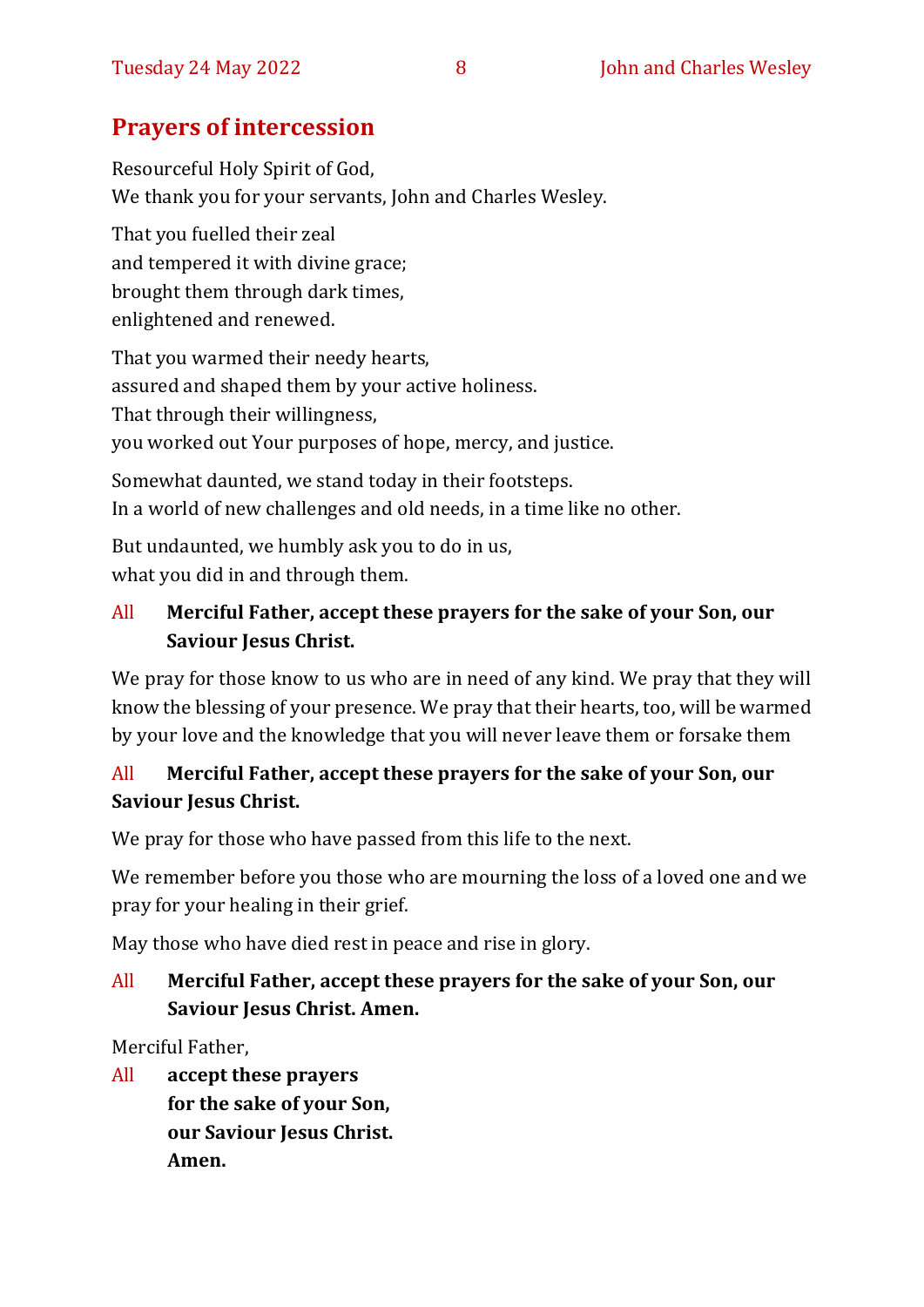# **The peace**

We are fellow-citizens with the saints and of the household of God, through Christ our Lord, who came and preached peace to those who were far off and those who were near.

The peace of the Lord be always with you,

All **And also with you.**

HYMN 3 **[And can it be](https://youtu.be/dC8HSEKtuio)** (please click on this link to hear the hymn)

The liturgy of the Communion Service appears below

# The Dismissal

God, who has prepared for you a city with eternal foundations, bring you, with all the saints, to the eternal and triumphant joy of that city; and the blessing of God almighty, the Father, the Son, and the Holy Spirit, be among you and remain with you always. All **Amen.**

HYMN 4 **[Dear Lord and Father](https://youtu.be/bsCLNuU6Td0)** (please click on this link to hear the hymn)

Go in peace to love and serve the Lord.

All **In the name of Christ. Amen.**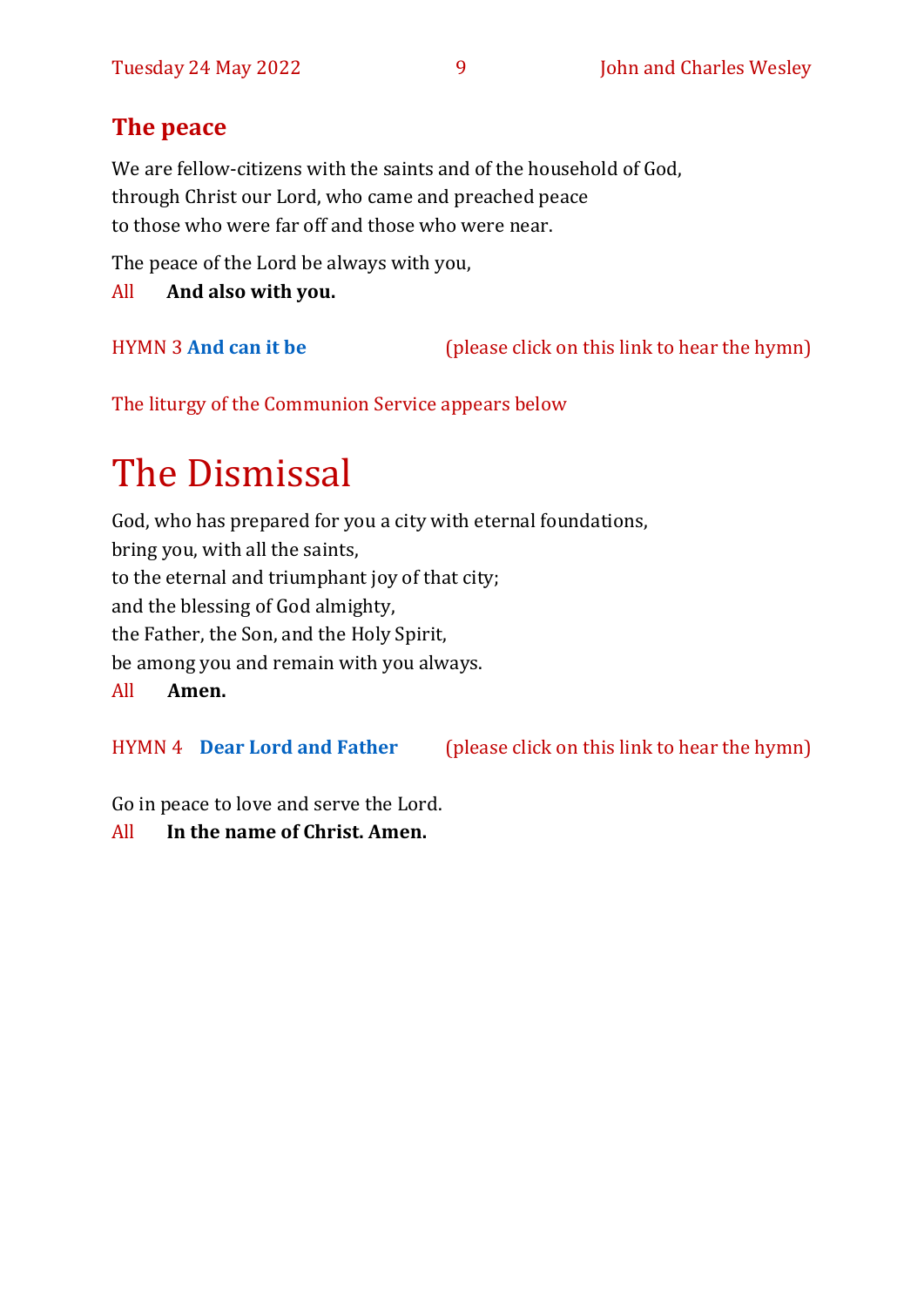# The Liturgy of the Sacrament

# Eucharistic Prayer (prayer E)

The Lord be with you

### All **and also with you.**

Lift up your hearts.

#### All **We lift them to the Lord.**

Let us give thanks to the Lord our God.

#### All **It is right to give thanks and praise.**

It is indeed right and good

that we should give you thanks, praise and glory,

almighty and everlasting God,

through Jesus Christ your Son our Lord.

For after his resurrection

he sent out his apostles and evangelists

to preach the gospel to all nations

and lead us in the way of truth.

Himself the chief cornerstone,

he founded his Church upon the apostles

firmly to stand for ever

as a sign of your holiness upon earth

and a living witness to all

of the way that leads to heaven.

And so with angels and archangels and with all the company of heaven we lift our voices and join in their unending hymn of praise:

All **Holy, holy, holy Lord, God of power and might, heaven and earth are full of your glory. Hosanna in the highest. Blessed is he who comes in the name of the Lord. Hosanna in the highest.**

We praise and bless you, loving Father, through Jesus Christ, our Lord; and as we obey his command, send your Holy Spirit, that broken bread and wine outpoured may be for us the body and blood of your dear Son.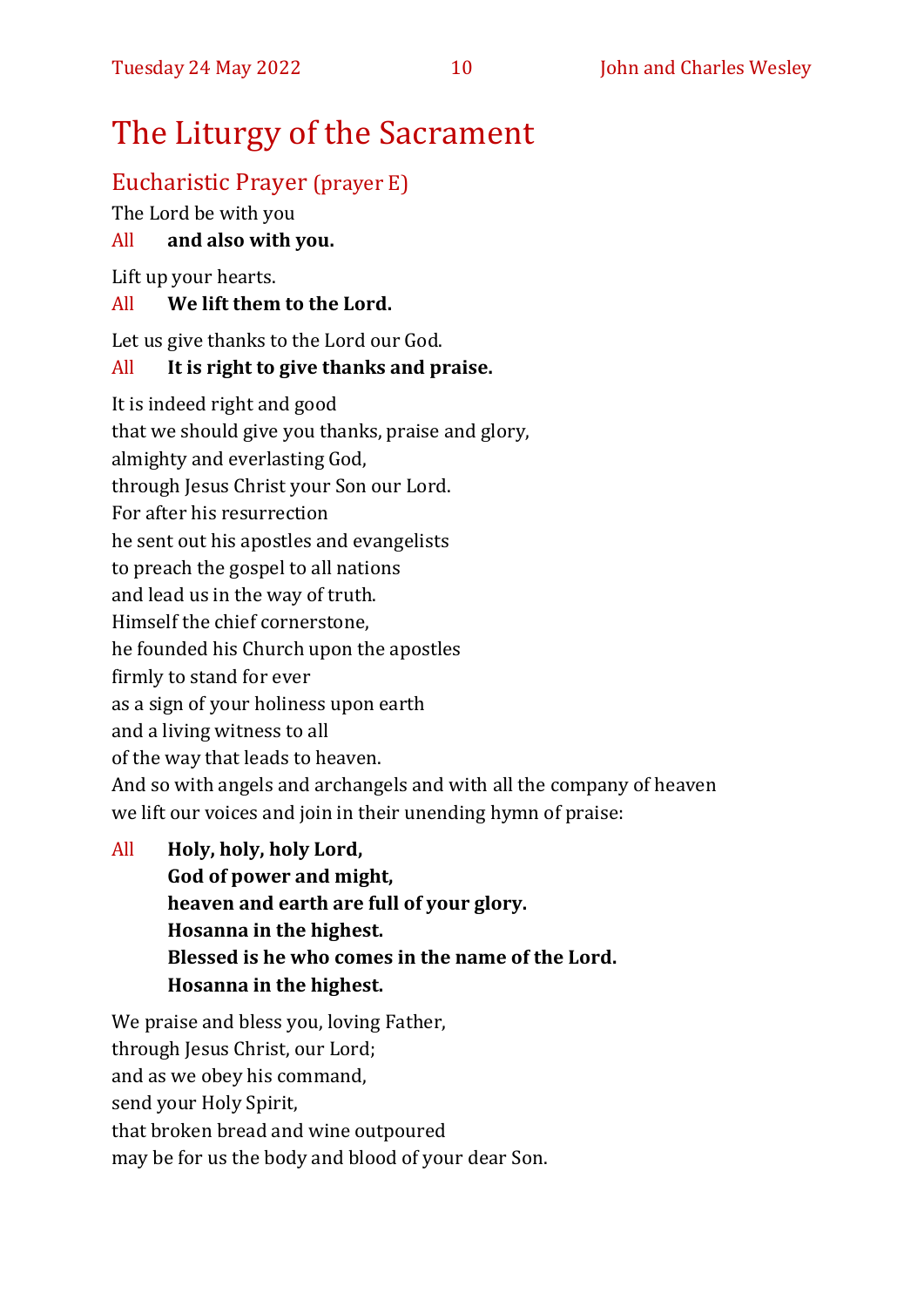On the night before he died he had supper with his friends and, taking bread, he praised you. He broke the bread, gave it to them and said: Take, eat; this is my body which is given for you; do this in remembrance of me.

When supper was ended he took the cup of wine. Again he praised you, gave it to them and said: Drink this, all of you; this is my blood of the new covenant, which is shed for you and for many for the forgiveness of sins. Do this, as often as you drink it, in remembrance of me.

So, Father, we remember all that Jesus did, in him we plead with confidence his sacrifice made once for all upon the cross.

Bringing before you the bread of life and cup of salvation, we proclaim his death and resurrection until he comes in glory.

Great is the mystery of faith:

All **Christ has died. Christ is risen. Christ will come again.**

Lord of all life, help us to work together for that day when your kingdom comes and justice and mercy will be seen in all the earth.

Look with favour on your people, gather us in your loving arms and bring us with John Wesley, Charles Wesley, and all the saints to feast at your table in heaven.

Through Christ, and with Christ, and in Christ, in the unity of the Holy Spirit, all honour and glory are yours, O loving Father, for ever and ever.

All **Amen.**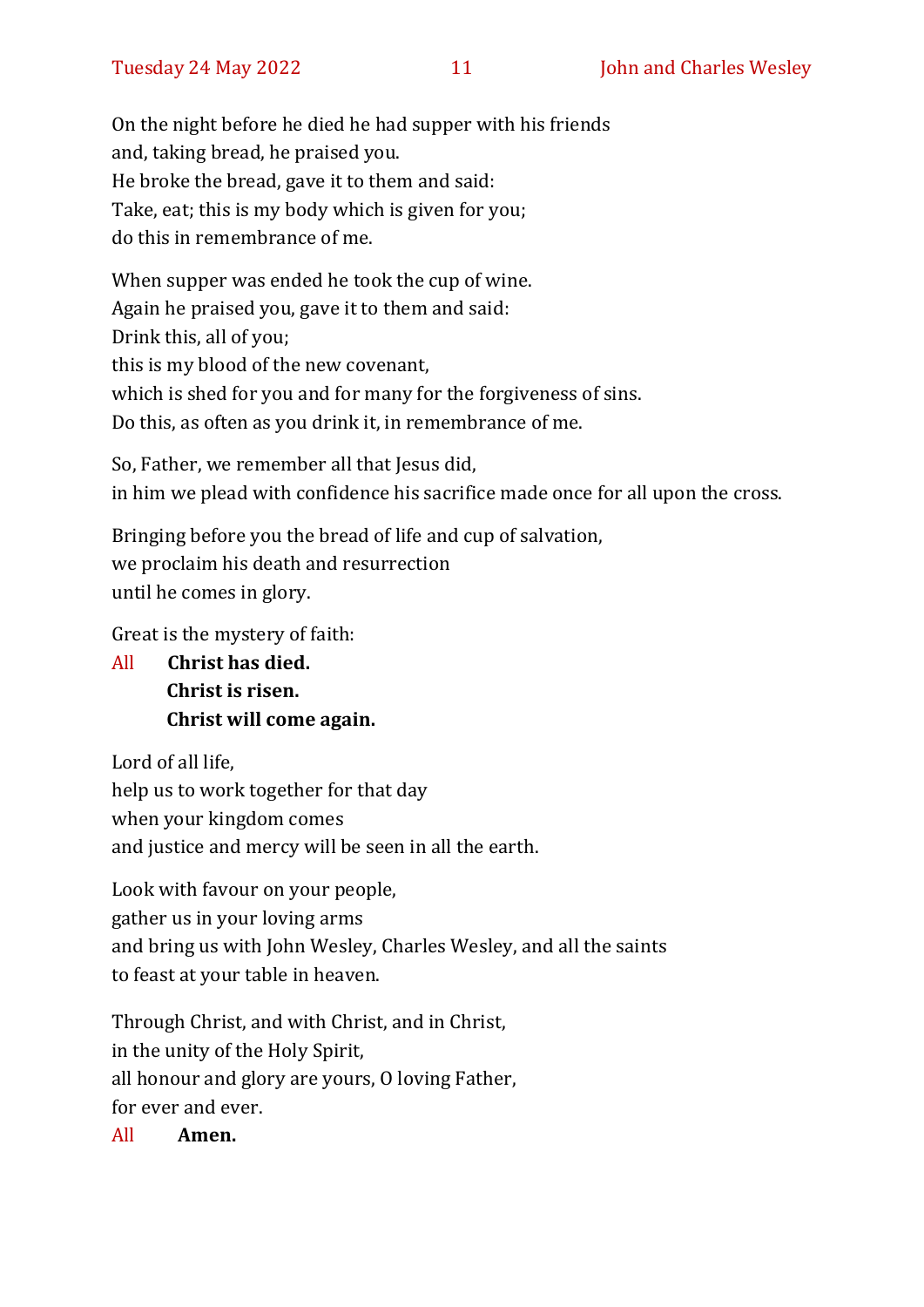### The Lord's Prayer

As our Saviour taught us, so we pray

All **Our Father in heaven, hallowed be your name, your kingdom come, your will be done, on earth as in heaven. Give us today our daily bread. Forgive us our sins as we forgive those who sin against us. Lead us not into temptation but deliver us from evil. For the kingdom, the power,** 

**and the glory are yours now and for ever. Amen.**

#### Breaking of the Bread

We break this bread to share in the body of Christ.

- All **Though we are many, we are one body, because we all share in one bread.**
- All **Lamb of God,**

**you take away the sin of the world, have mercy on us.**

**Lamb of God, you take away the sin of the world, have mercy on us.**

**Lamb of God, you take away the sin of the world, grant us peace.**

Draw near with faith. Receive the body of our Lord Jesus Christ which he gave for you, and his blood which he shed for you. Eat and drink in remembrance that he died for you, and feed on him in your hearts by faith with thanksgiving.